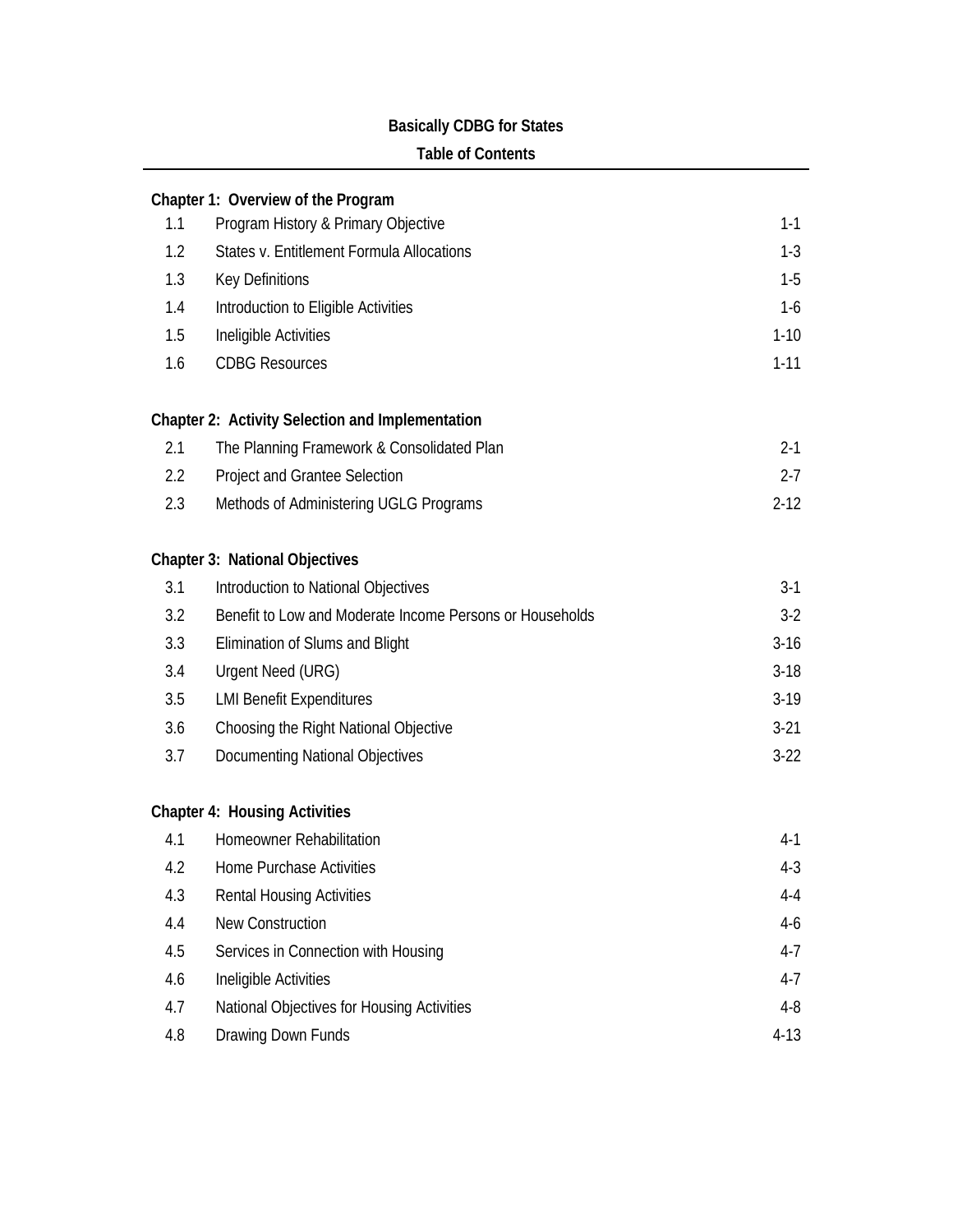# **Chapter 5: Other Real Property Improvements**

| 5.1  | Acquisition                                                                     | $5-1$    |
|------|---------------------------------------------------------------------------------|----------|
| 5.2  | Disposition                                                                     | $5 - 4$  |
| 5.3  | Clearance                                                                       | $5-5$    |
| 5.4  | Tax Foreclosed Housing (In Rem)                                                 | $5-6$    |
| 5.5  | Code Enforcement                                                                | $5 - 7$  |
| 5.6  | Lead-Based Paint Hazard Evaluation and Reduction                                | $5-9$    |
| 5.7  | <b>Historic Preservation</b>                                                    | $5 - 10$ |
| 5.8  | <b>Renovation of Closed Buildings</b>                                           | $5 - 13$ |
| 5.9  | Handicapped Accessibility                                                       | $5 - 15$ |
| 5.10 | <b>Energy Efficiency</b>                                                        | $5 - 16$ |
| 5.11 | <b>Brownfields</b>                                                              | $5 - 17$ |
| 5.12 | Summary of National Objective Options for Other Real Property Improvements      | $5 - 17$ |
|      | Chapter 6: Public Facilities, Special Assessments and Privately-owned Utilities |          |
| 6.1  | Public Facilities and Improvements                                              | $6 - 1$  |
| 6.2  | <b>Special Assessments</b>                                                      | $6-5$    |
| 6.3  | <b>Privately-Owned Utilities</b>                                                | $6 - 7$  |
| 6.4  | Summary of National Objective Options for Public Facilities, Special            |          |
|      | Assessments and Privately Owned Utilities                                       | $6 - 8$  |
|      | <b>Chapter 7: Public Services</b>                                               |          |
| 7.1  | Eligible and Ineligible Public Service Activities                               | $7-1$    |
| 7.2  | Public Services Cap                                                             | $7 - 3$  |
| 7.3  | <b>Documenting National Objectives</b>                                          | $7 - 4$  |
|      | Chapter 8: Economic Development & Section 108                                   |          |
| 8.1  | Eligible and Ineligible Activities                                              | $8-1$    |
| 8.2  | Meeting and Documenting a National Objective                                    | $8 - 7$  |
| 8.3  | <b>Underwriting Guidelines and Public Benefit Standards</b>                     | $8 - 11$ |
| 8.4  | Section 108 Loan Guarantee Program                                              | $8 - 14$ |
|      | Chapter 9: Other Eligible Activities                                            |          |
| 9.1  | Interim Assistance                                                              | $9 - 1$  |
| 9.2  | Relocation                                                                      | $9 - 3$  |
| 9.3  | Loss of Rental Income                                                           | $9 - 5$  |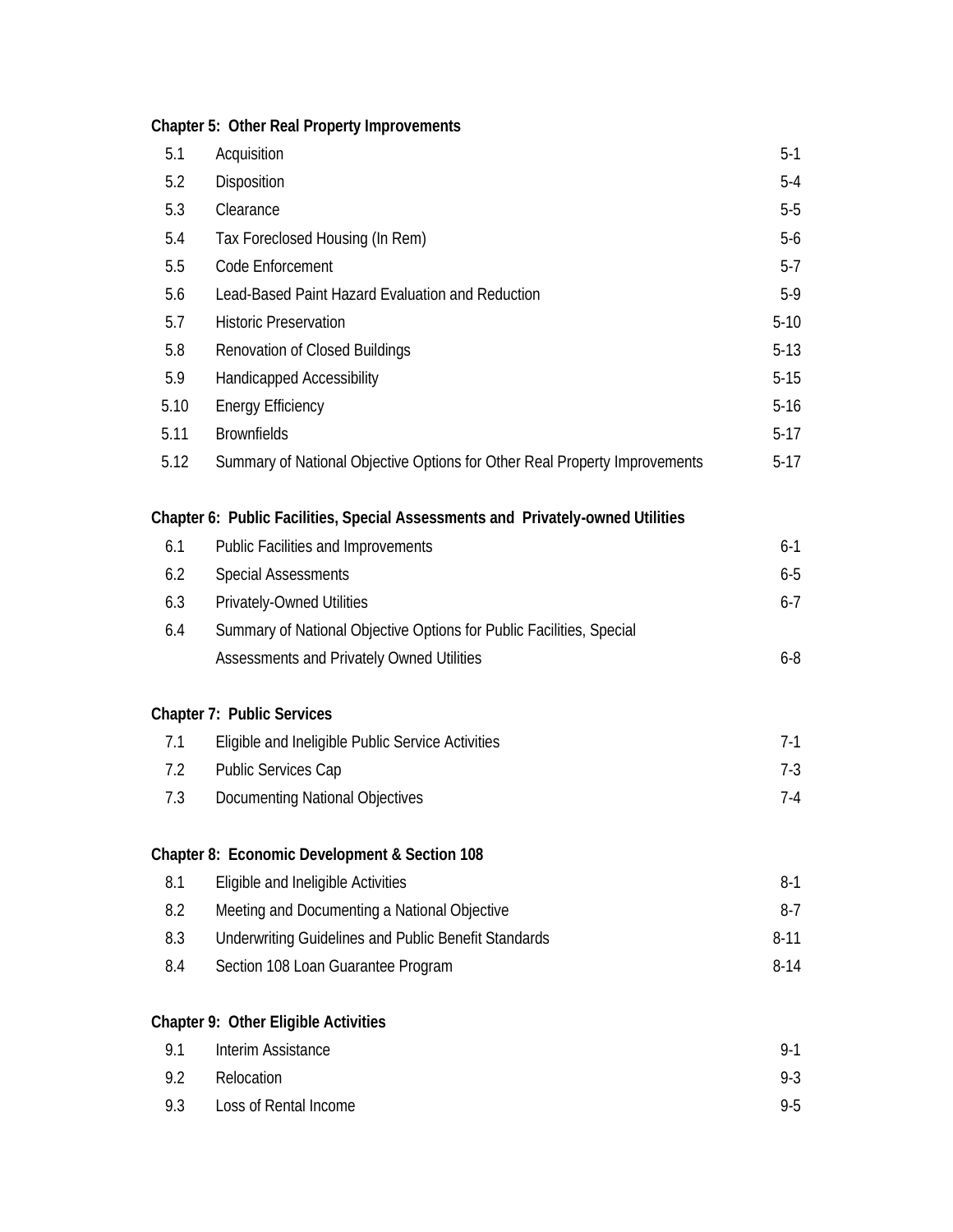| 9.4  | <b>Technical Assistance</b>                                         | $9 - 6$   |
|------|---------------------------------------------------------------------|-----------|
| 9.5  | Planning & Planning Only Grants                                     | $9 - 7$   |
| 9.6  | Special Activities by Nonprofit Development Organization            | $9 - 9$   |
| 9.7  | <b>Other Miscellaneous Activities</b>                               | $9 - 10$  |
| 9.8  | Summary of National Objective Options for Other Eligible Activities | $9 - 11$  |
|      | <b>Chapter 10: Revitalization Areas</b>                             |           |
| 10.1 | Background                                                          | $10-1$    |
| 10.2 | <b>Benefits</b>                                                     | $10-1$    |
| 10.3 | Preparing and Submitting a CRSA                                     | $10-2$    |
| 10.4 | Funding the CRSA Area                                               | $10-5$    |
| 10.5 | HUD Review, Approval, and Monitoring                                | $10-5$    |
| 10.6 | Local Target Areas                                                  | $10-5$    |
|      | Chapter 11: Environmental Review                                    |           |
| 11.1 | Overview of the Environmental Requirements                          | $11 - 1$  |
|      | Chapter 12: Labor Standards                                         |           |
| 12.1 | Overview of the Labor Standards Requirements                        | $12 - 1$  |
|      | Chapter 13: Lead-Based Paint                                        |           |
| 13.1 | Lead Safe Housing Rule Overview                                     | $13-1$    |
| 13.2 | The Renovation, Repair and Painting Rule                            | $13 - 7$  |
|      | Chapter 14: Relocation & Acquisition                                |           |
| 14.1 | Overview of the Relocation and Acquisition Requirements             | $14-1$    |
|      | Chapter 15: Fair Housing, Accessibility, and Equal Employment       |           |
| 15.1 | Introduction and Overview                                           | $15-1$    |
| 15.2 | Fair Housing                                                        | $15 - 6$  |
| 15.3 | Handicapped Accessibility and Section 504                           | $15 - 8$  |
| 15.4 | <b>Employment and Contracting</b>                                   | $15-13$   |
| 15.5 | Recordkeeping and Monitoring                                        | $15 - 15$ |
|      | Chapter 16: Financial Management                                    |           |
| 16.1 | Administrative, Planning and Technical Assistance Costs             | $16-1$    |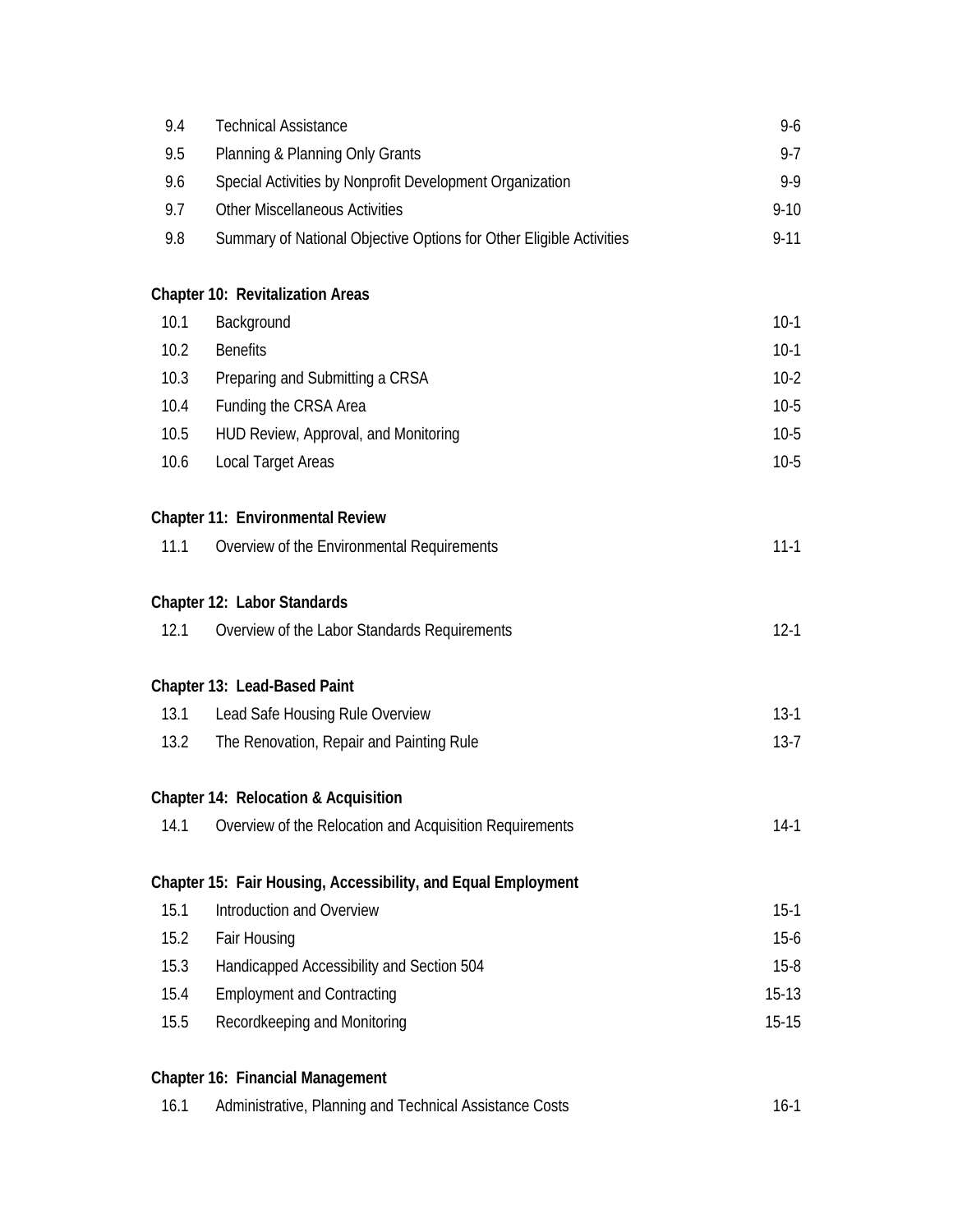| 16.2  | Planning, Administration and TA Cap  | $16 - 6$  |
|-------|--------------------------------------|-----------|
| 16.3  | Pre-Award Costs                      | $16 - 7$  |
| 16.4  | <b>Float-Funded Activities</b>       | $16 - 7$  |
| 16.5  | Revolving Loan Funds (RLF)           | $16 - 8$  |
| 16.6  | State Revolving Funds (SRF)          | $16-9$    |
| 16.7  | Lump Sum Draw Downs                  | $16 - 10$ |
| 16.8  | Timely Distribution of Funds         | $16 - 12$ |
| 16.9  | Program Income                       | $16 - 15$ |
| 16.10 | Uniform Administrative Requirements  | $16 - 16$ |
| 16.11 | Procurement and Conflict of Interest | $16 - 26$ |
| 16.12 | Change of Use                        | 16-28     |

### **Chapter 17: IDIS Online and CDBG**

| 17.1 Overview of IDIS Online | 17-1   |
|------------------------------|--------|
| 17.2 Data Entry              | $17-3$ |
| 17.3 Reporting               | 17-8   |

### **Chapter 18: Performance Measurement, Reporting, Recordkeeping and Monitoring**

| 18.1 | Performance Measurement           | $18-1$  |
|------|-----------------------------------|---------|
| 18.2 | <b>Reporting Requirements</b>     | 18-4    |
| 18.3 | Recordkeeping Requirements        | $18-6$  |
| 18.4 | Monitoring of Program Performance | $18-14$ |
| 18.5 | <b>Closeout Requirements</b>      | 18-22   |

#### **Chapter 19: The NSP Program**

| 19.1  | Program History & Primary Objective                         | $19-1$    |
|-------|-------------------------------------------------------------|-----------|
| 19.2  | <b>NSP Regulations</b>                                      | $19-2$    |
| 19.3  | <b>Deadlines</b>                                            | $19-3$    |
| 19.4  | Areas of Greatest Need                                      | $19-4$    |
| 19.5  | Key Definitions                                             | $19-5$    |
| 19.6  | Eligible Activities                                         | $19-6$    |
| 19.7  | Ineligible Activities                                       | 19-12     |
| 19.8  | <b>LMMI National Objective and Beneficiary Requirements</b> | 19-13     |
| 19.9  | Long Term Affordability                                     | $19 - 15$ |
| 19.10 | Other Requirements Under NSP                                | $19-17$   |
| 19.11 | <b>NSP Resources</b>                                        | 19-18     |
|       |                                                             |           |